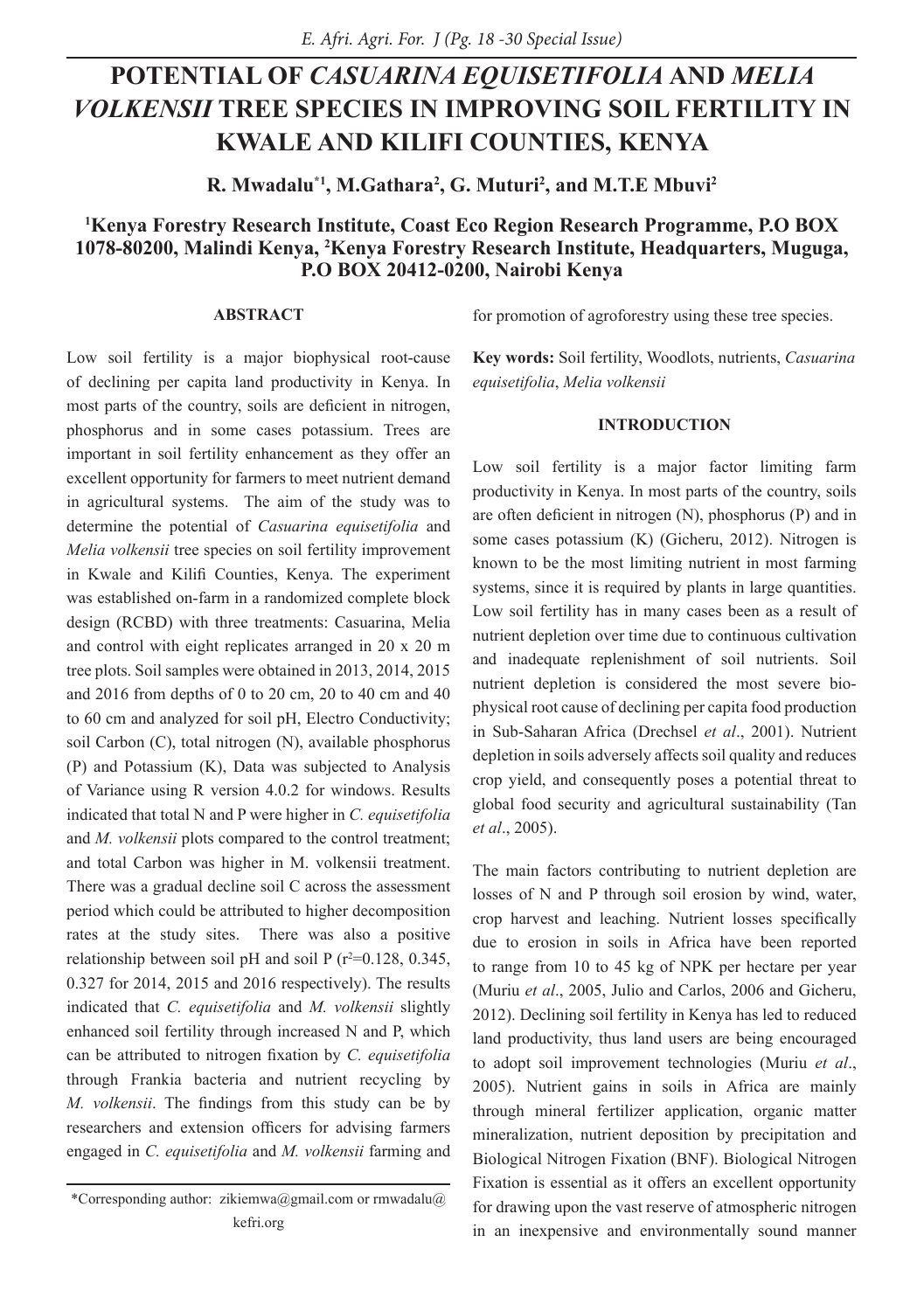(Islam and Adjesiwor, 2017 and Bohlool *et al*., 1992). The introduction of nitrogen-fixing and highly mycotrophic plant species is a promising way to increase soil fertility. Among nitrogen fixing species, exotic trees such as *Casuarina equisetifolia* are widespread in tropical and sub-tropical zones. These species are known to play an important role in symbiotic relationships with mycorrhizal fungi and Frankia bacteria (to cite source??). These microorganisms increase plant growth and development and also improve nutrient availability particularly N and P for the plant host, which in return benefit from plant carbohydrates (Kandioura *et al*., 2013).

Over two million hectares of *C. equisetifolia* plantations throughout the tropics provide several socio-economic, environmental and ecological services. Their fast growth, adaptability to a range of edaphic and climatic conditions, multiple end uses and the symbiotic nitrogen fixing ability, make them a highly preferred group of trees for farmers (Diagne *et al*., 2013). The amount of N fixed by actinorhizal trees is comparable to that fixed by legumes and their rhizobium symbionts, and can significantly contribute to N-economy of ecosystems (Kandioura *et al*., 2013). In this regard, *C. equisetifolia* can play a crucial role in improving soil fertility, as it is able to grow in nitrogen deficient soils, where other plants may not thrive. The use of *C. equisetifolia* as a means of replenishing N in the soil has been explored in other parts of the world due to its nitrogen fixing capability (Santi *et al.,* 2013). However, the amount of nutrients made available for crop uptake and its potential to increase crop yields in an agroforestry system and in pure stands after harvesting the trees is not known.

One of Kenya's indigenous species, Melia (*Melia volkensii)*, is also believed to improve soil fertility and crop yields in agroforestry systems through nutrient recycling (Juma, 2003). Studies however show contrasting results on its ability to increase crop yields through soil fertility enhancement. Studies conducted in Machakos show that crop yields under Melia agroforestry system were significantly depressed (Rao *et al*., 1998); while reports by Mulatya *et al*. (2002), indicate that Melia increased maize yields and attributed this to effective NPK cycling by the species.

The coastal region of Kenya, where both *C. equisetifolia*  and *M. volkensii* are grown is often characterized by poor soils, which have contributed to low agricultural productivity leading to perennial food shortages (Mwangi

*et al*., 2010). Farmers in this region often grow maize, which is highly vulnerable to harsh agro-ecological conditions, thus leading to massive losses. Farmers have in the recent past started practicing agroforestry using *C. equisetifolia* and *M. volkensii*. However, information on the potential of both *C. equisetifolia* and *M. volkensii* in improving soil fertility in Kenya is inadequate. This research aimed at evaluating the potential of *C. equisetifolia* and *M. volkensii* in improving soil fertility in Kwale and Kilifi Counties, Kenya.

# **MATERIALS AND METHODS**

#### **Study sites**

The study was conducted in Kwale and Kilifi counties in Kenya (Figure 1). Kwale County has a total population of 649,931people and covers an area of 8,270.2 km2 (KNBS, 2010). The population density is 79 per  $km^2$  with 74.9 % of the population living below the poverty line. Kwale County has four major topographical features namely the coastal plain; the foot plateau, the coastal uplands and the Nyika plateau. It has a monsoon type of climate; hot and dry from January to April, while June to August is the coolest period of the year. Kwale County receives bimodal type of rainfall with short rains from October to December, and the long rains from April to June or July. The average temperature of the County is  $24.2 \text{ °C}$ and rainfall ranges between 400mm and 1,680 mm per annum. Key agricultural activities and industries pertain to fruit farming, where the main agricultural products are oranges, pawpaws, mangoes, and coconuts. Mixed farming is practiced throughout the county, and it is estimated that 22 % of the region's income is derived from cash crop farming (CRA, 2014).

Kilifi County covers an area of 12,245.90 km<sup>2</sup>. The topography of the County is dominated by low-range sand-stone hills, and a terrain that generally slopes towards the sea. The county has 21 forests, cumulatively covering 246 km2 . The average annual rainfall ranges from 300mm in the hinterland parts of the County to 1,300 mm along the coastal belt. Based on the 2009 Kenya Population and Housing Census, the county had about 200,000 households and a population of 1,109,735, which accounted for 2.9 percent of the total Kenyan population (KNBS, 2010). The average precipitation of 900 mm and mean annual temperature of 27 °C hold great potential for agricultural development. Horticultural crops and vegetables such as chilies, brinjals, okra, onions and tomatoes can be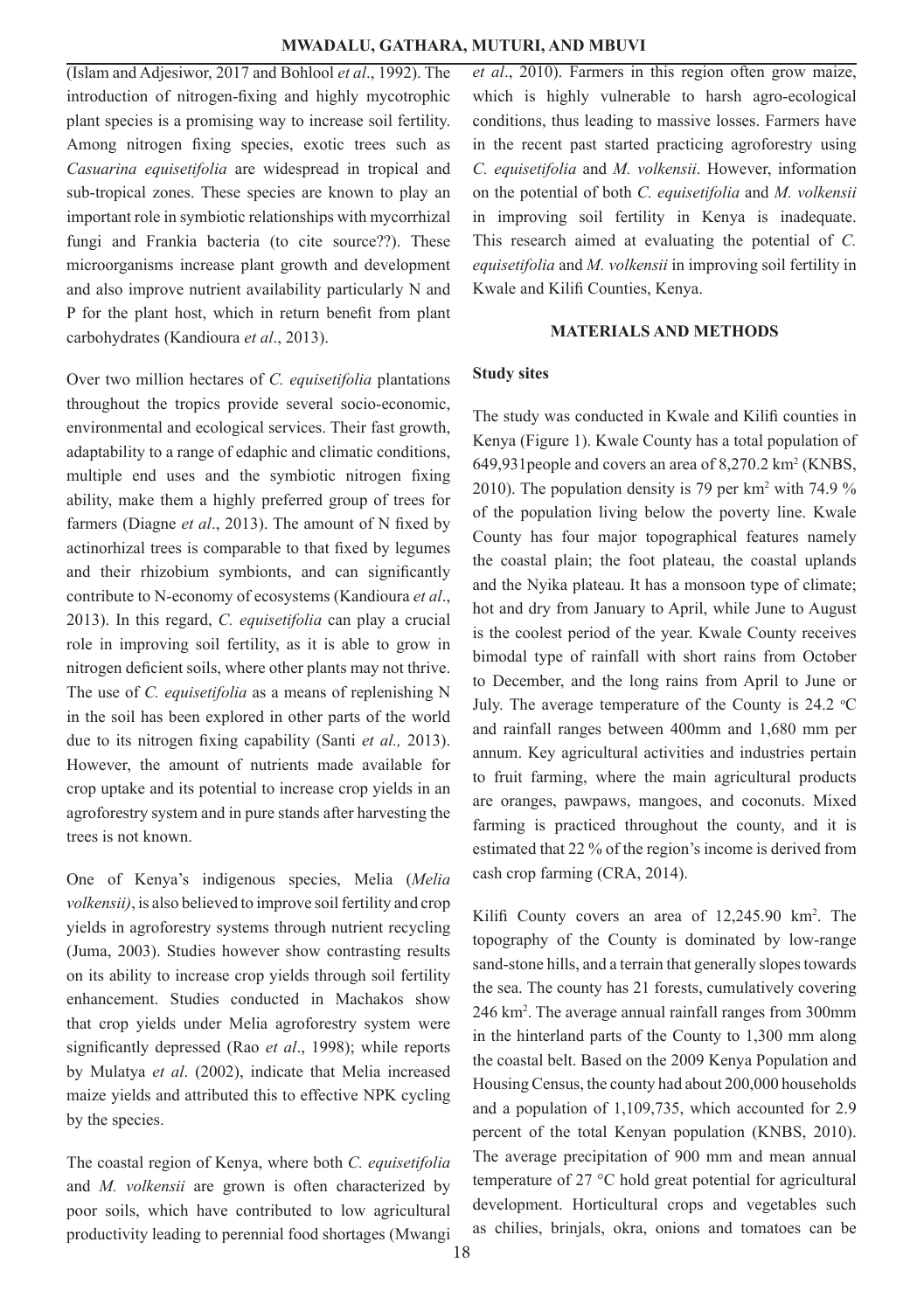cultivated along the Coastal plains. Staple food crops such as maize, rice, bananas, cow peas, green grams and beans also have potential (CRA, 2014).

Soil samples were collected from depths of 0 to 20 cm, 20 to 40 cm and 40 to 60 cm. The soil samples were stored in zip-lock bags to prevent contamination and further changes. Core samples were also obtained at the onset of the study for bulk density determination.



*Figure 1: Map showing Kwale and Kilifi Counties in Coastal Kenya*

# **Experimental design and Layout**

The experiment was set in a Randomized Complete Block Design (RCBD) with eight replicates for each treatment, and 20 x 20 m2 tree plots were established in 2013. The treatments were as follows: Control, which was under maize crop, Casuarina planted with crops, and Melia planted with crops.

# **Soil sampling**

Baseline soil characterization was undertaken in 2013 with subsequent soil sampling conducted in 2014, 2015 and 2016 following compositing sampling design using a soil auger (Li, 2019). Four sampling points were randomly selected per plot using Y-sampling frame and samples for each depth thoroughly mixed to form a composite sample.

# **Soil analysis**

The soil samples were air dried for 24 hour and pulverized to achieve homogeneity. The soil samples were then sieved with a 2 mm sieve to obtain a fine sample. Each soil sample was then divided into four equal parts from which diagonal parts were retained and the other two parts removed, referred to as quartering. This process was done several times until the successive quartering reduced the weight of the composite sample to 0.25 kg. The samples were then placed in zip-lock bags with clear identification. Soil samples were analyzed for the following components using standard analysis procedures: pH and Electro Conductivity values with glass electrode; total nitrogen was by kjeldahl method; available phosphorus by UV spectrophotometer method; and Potassium was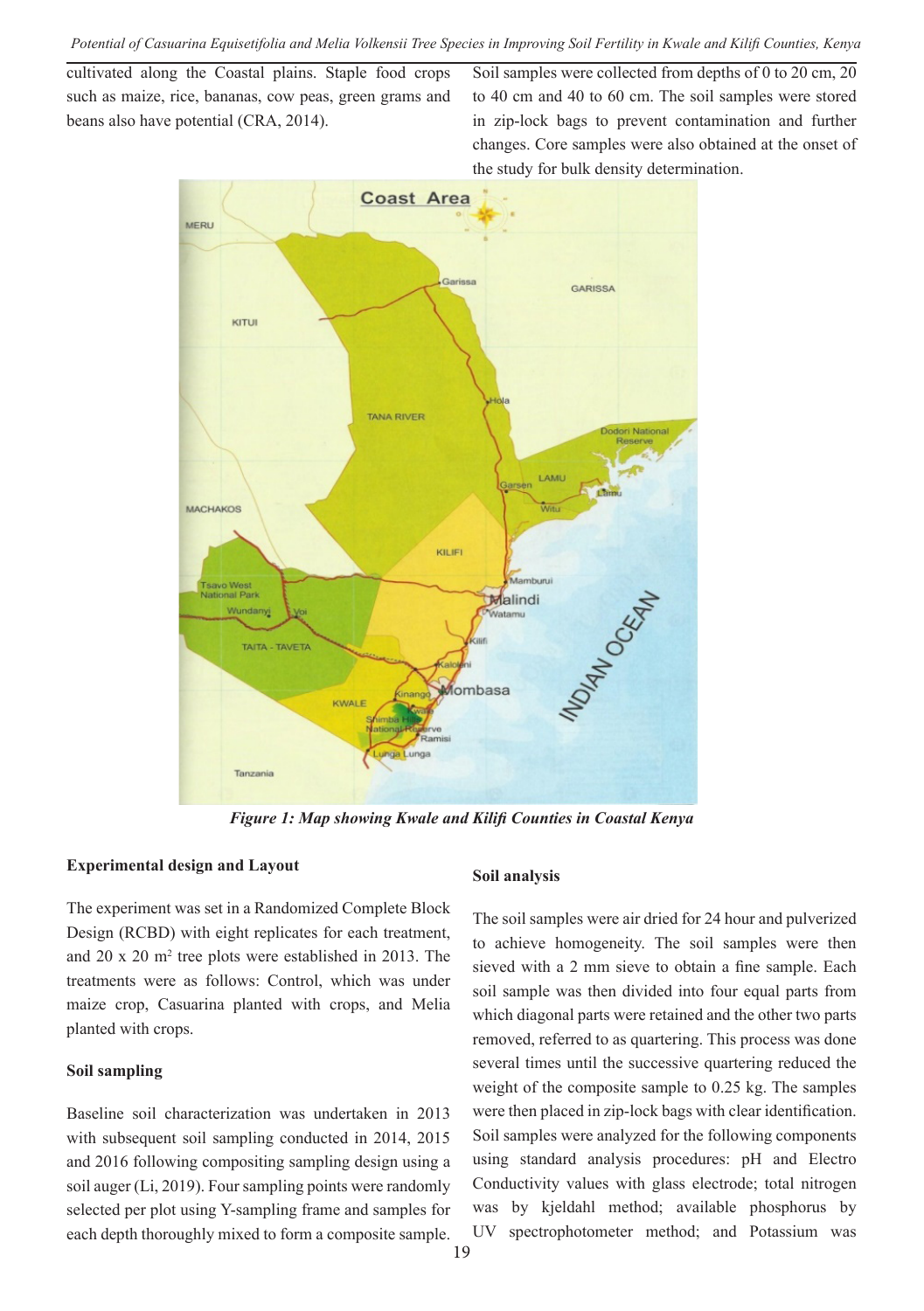determined using Atomic Absorption Spectrophotometer (Okalebo *et al*., 2002).

#### **Data analysis**

Data was analyzed through Analysis of Variance (ANOVA) using R Version 4.0.2 , 2020 for windows at 95 % confidence level. Means were separated using the Duncan's multiple comparisons test, (R Development CoreTeam, 2020).

#### **RESULTS AND DISCUSSION**

#### **Baseline soil status**

Table I shows the baseline soil status at the onset of the study in February 2013. For both sites, the baseline data shows that the soil in the study sites was deficient in Nitrogen  $(<0.09\%$ ) and had moderate soil Carbon  $(<1.17$ %). The soil pH ranged from slightly acidic to slightly alkaline (6.97 to 7.07) with low Electrical Conductivity  $(<0.03$  mS/cm). The EC of soil is influenced by the concentration and composition of dissolved salts. Salts increase the ability of a solution to conduct an electrical current, so a high EC value indicates a high salinity level. Generally, an EC <0.15 mS/cm will not affect plant growth (Apal, 2013). The available P concentration was low (<2.74 ppm) with moderate Potassium concentration (< 228.05 ppm). The soil had a mean bulk density of 1.34 g/cm<sup>3</sup> , an indication that the soils were not compacted. Soil moisture content at the onset of the project was low  $(<5.4\%)$ .

soil profiles, phosphorus is usually concentrated in the soil surface as a result of phosphorus cycling through vegetation and its deposits on the soil surface. *Casuarina equisetifolia* and *M. volkensii* woodlots recorded the highest concentration of soil P (Figure 2) than the control treatment. This could be attributed to P cycling by the two tree species (Menzies, 2009). There was gradual increase of soil P from 2014 to 2016, and concentration of available P increased with increasing age of the woodlots. In *C. equisetifolia* woodlots, there was 9.4% increase in P from 2014 to 2016 while in *M. volkensii* woodlots, there was 144.8% increase in soil P during the same period in the soil surface (0-20 cm depth).The high soil P in *Casuarina equisetifolia* woodlots can also be attributed to *C. equisetifolia* symbiotic relationship with mycorrhiza fungi that enhances P availability in the soil as reported by Wielderholt and Johnson (2005) and Kandioura *et al*. (2013). Plots under *M. volkensii* recorded the highest P concentration (Figure 2). This can be attributed to nutrient cycling by *M. volkensii* (Wielderholt and Johnson, 2005 and Menzies, 2009).

Generally, P was low in all treatments (<11 ppm). This can be attributed to high soil pH and the inherent parent material which are low in P. The form and availability of soil phosphorus is noted to be highly pH dependent and P is most available at a pH of about 6.5 with moist and warm conditions (Menzies, 2009). At lower soil pH, more iron and aluminium are available to form insoluble phosphate

| TABLE I- BASELINE SOIL STATUS IN KWALE AND KILIFI COUNTIES |    |                             |           |           |      |      |       |                                           |
|------------------------------------------------------------|----|-----------------------------|-----------|-----------|------|------|-------|-------------------------------------------|
| <b>Site</b>                                                | рH | E.C mS/cm $\%$ C $\%$ N C:N |           |           |      |      |       | $P (ppm)$ K (ppm) BD (g/cm <sup>3</sup> ) |
| Kwale                                                      | 71 | 0.08                        | 0.85 0.08 |           | 10.6 | 2.74 | 228.1 | 133                                       |
| Kilifi                                                     | 69 | 0.03                        |           | 1 17 0 09 | 13.0 | 1.11 | 132.1 | 134                                       |

# **Effect of** *C. equisetifolia* **and** *M. volkensii* **on soil Phosphorus and Potassium**

Figure 2 shows the concentration of P on plots under *C. equisetifolia* and *M. volkensii* at different sampling periods and depths. The concentration of P decreased with depth along the soil profile. This can be attributed to P immobility in the soil. The diffusion rate of P to the root zone is about  $\frac{1}{8}$  of an inch per year (Penn State University, 2013). Menzies (2009) also reported that in

compounds and therefore hindering its availability while at high soil pH phosphorus can react with excess calcium to form unavailable compounds in the soil (Penn State University, 2013). There was a gradual increase in soil phosphorus with increasing pH towards the optimal range of 6.5 as shown in Figure 3 below. The increase in soil P was optimum at pH range of 6 to 7 (Figure 2). Soil pH significantly influenced soil phosphorus in 2015 and 2016  $(p=0.0015$  and  $p=0.003$  respectively) as shown in Figure 3.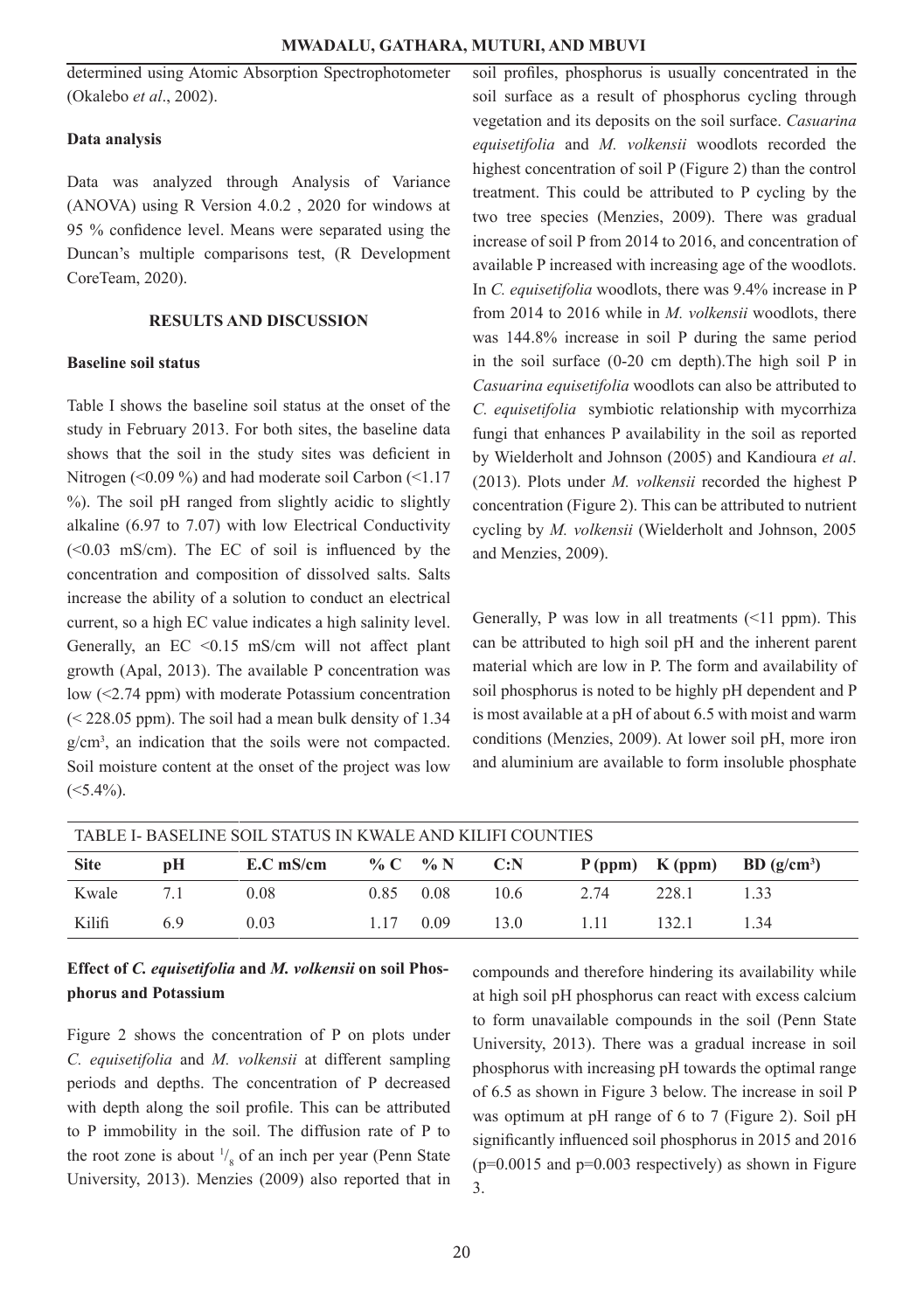

Figure 2: Soil Phosphorus under C. equisetifolia and M. volkensii at different sampling periods (2014-2016) and depths. NB: Treatment<br>means denoted by the same letter are not significant at 95% confidence level according t Figure 2: Soil Phosphorus under C. equisetifolia and M. volkensii at different sampling periods (2014-2016) and depths. NB: Treatment means denoted by the same letter are not significant at 95% confidence level according to Duncan's multiple comparison test.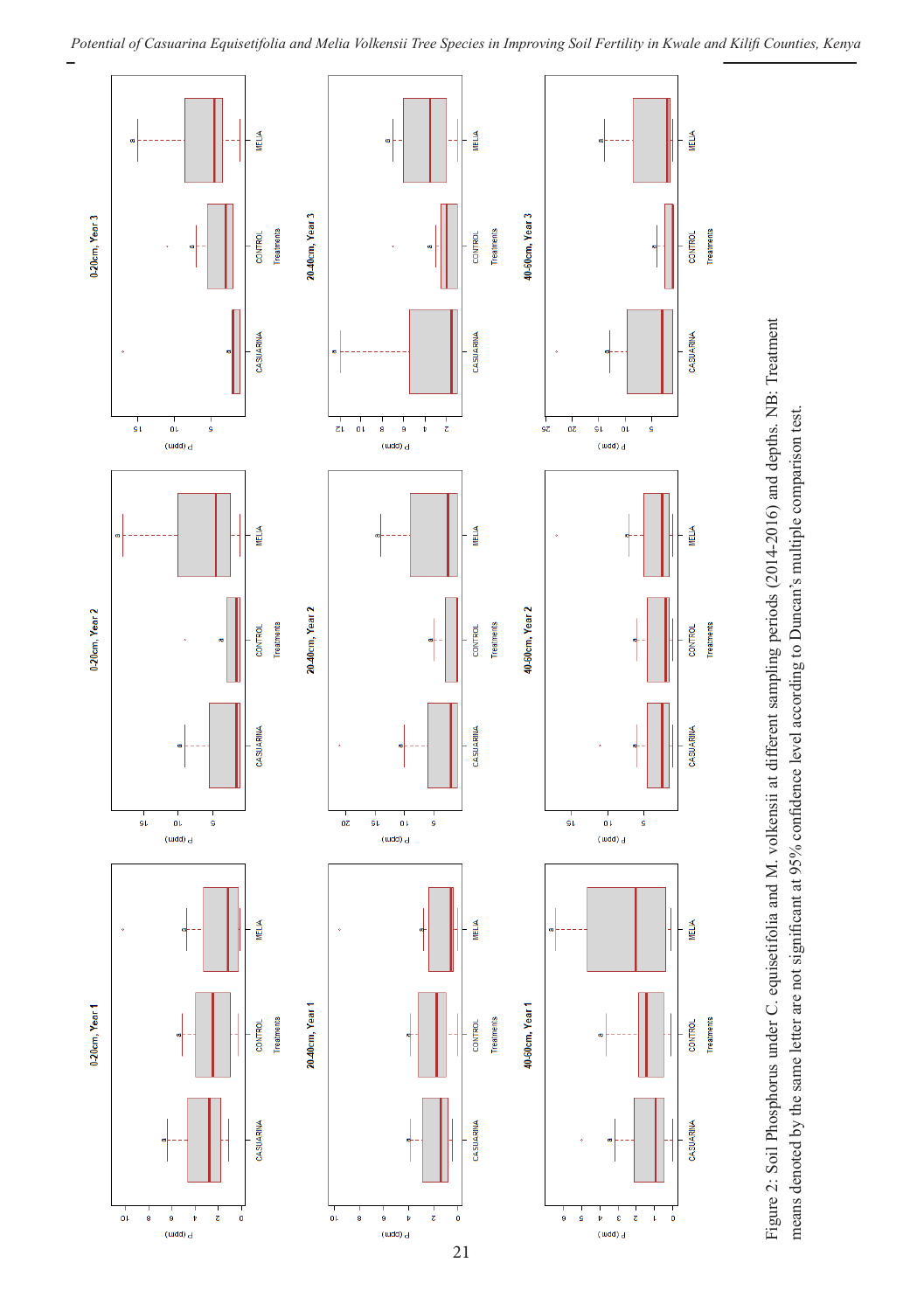

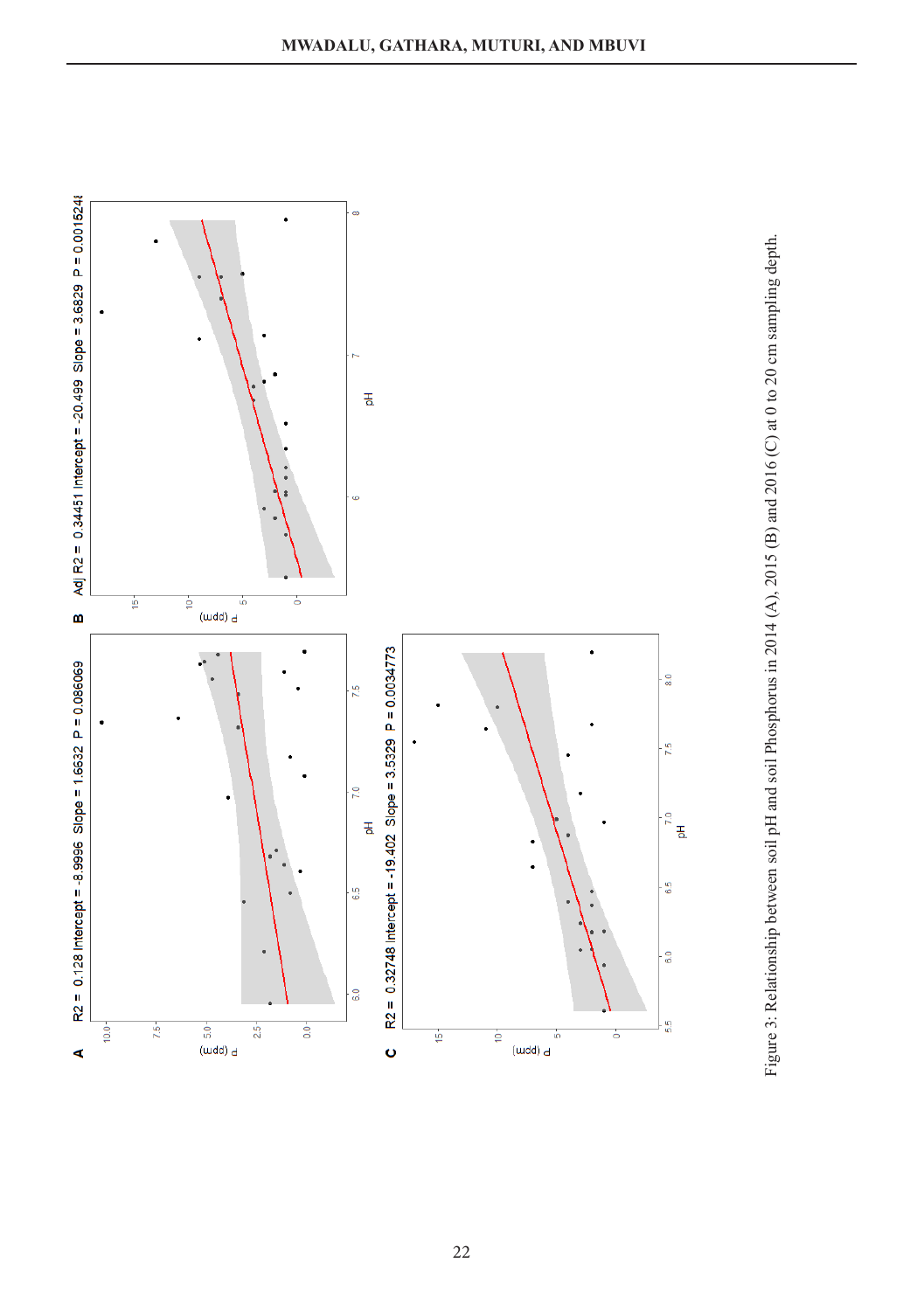Phosphorus availability has been reported to increase in slightly acidic soils (NRCS, 2015). The limited solubility of P relates to its tendency to form a wide range of stable minerals in soil (McKenzie, 2003).This maximum solubility and plant availability of P at pH 6.5, declines as the pH increases into the alkaline range. This effect of reduced P availability in alkaline soil is driven by the reaction of P with calcium, with the lowest solubility of these calcium phosphate minerals at about pH 8 (Penn State University, 2013).

Potassium concentration was moderately high across all the treatments (Figure 4). Potassium has been reported to be less limiting in most of the farming systems (McKenzie, 2003). Potassium concentration decreased gradually in plots under *C. equisetifolia* 126.5ppm in 2014 to 110.21ppm in 2016; this was 12.9% decrease across the assessment period. There was however a gradual increase in soil potassium in *M. volkensii* woodlots from258.1ppm in 2014 to 263.5ppm in 2016 which was an increase of 2.1%. The gradual increase in K in *M. volkensii* woodlots plots could be attributed to increase in litter fall under the canopies of *M. volkensii* (Belsky *et al*. 1989, Mulatya *et al*., 2002 and Menzies, 2009). Similar studies have shown that various soil fertility indices including soil K were elevated in soils under various tree species (Belsky *et al*. 1989 and Cardelús *et al*., 2009).

# **Effect of** *C. equisetifolia* **and** *M. volkensii* **on soil Nitrogen (N) and Carbon (C)**

Total nitrogen increased gradually in the plots under *C. equisetifolia* and *M. volkensii* during the sampling period (Figure 5). Total N on surface soil under *C. equisetifolia* increased from 0.113% in 2014 to 0.155% in 2016, an increase of 37.2% while in *M. volkensii* plots, it increased from 0.119% in 2014 to 0.225% in 2016, an increase of 89.1%. In 2014, there was a declined in Total N along the soil profile from 0 cm to 60 cm (Figure 5). This could be attributed to the availability of soil organic matter in the topsoil, which is mineralized by soil microorganisms to release N (Belsky *et al*., 1989 and Menzies, 2009). In 2015 and 2016, there was a gradual increase in Total N along the soil profile. The elevated Total N along the soil profile can be attributed to the leaching of soil N to deeper soil layers during the rainy season (Lehmann and Schroth, 2003). Total N was higher in *C. equisetifolia* and *M. volkensii* plots compared to the control treatment. This could be attributed to the ability of *C. equisetifolia* to fix N

through its symbiotic relationship with Frankia bacteria as reported in earlier studies by Nambiar and Brown (1997) and Ye *et al*. (2012) and ability of Melia to cycle nutrients from deep soil layers (Mulatya *et al*., 2002,). Studies have shown that *C. equisetifolia* can fix up to 95 kg N per year (Kandioura *et al*., 2013). The genetic make-up of plants, plant age, physical and chemical properties of soil greatly influence the population of Frankia bacteria to fix nitrogen (Pawlowski and Sirrenberg, 2003) thus influencing N fixation by Frankia.

The mean C/N ratio across the various treatments was <25 as shown in Figure 6 below thus suitable for net mineralization (Masakazu and Tomohirio, 1993). Soil C/N ratio is a sensitive indicator of soil quality, and is often considered as a sign of soil nitrogen mineralization capacity. High soil C/N ratio can slow down the decomposition rate of organic matter and organic nitrogen by limiting the soil microbial activity ability, whereas low soil C/N ratio could accelerate the process of microbial decomposition of organic matter and nitrogen, leading to nutrient release (Shunfeng, 2013). Top soil (0-20cm) under *C. equisetioflia* recorded the lowest C/N ratio compared to *M. volkensii* plots and the control. This could be attributed to increase in N concentration through N fixation by Frankia bacteria and higher decomposition rate of *C. equisetifolia* (Kandioura *et al*., 2013 and Hata *et al.,* 2012). The higher decomposition rate of *C. equisetifolia* could have resulted to higher carbon losses to the atmosphere during decomposition thus reducing soil Carbon in the plots.

There was a decrease in Total carbon for all treatments across the assessment period and sampling depths (Figure 7). For soil under *C. equisetifolia*, total C declined by 66.9% while in *M. volkensii* plots, it declined by 66.4%. The decline soil C can be attributed to carbon loss as a result of decomposition (Onti and Schutle, 2012). Generally, soil under *M. volkensii* recorded higher C content than the control and *C. equisetifolia* treatments. According to Horneck *et al*. (2011), the amount of organic matter, which is a determinant of soil C in surface mineral soils, can vary from less than 1 % in coarse-textured, sandy soils to more than 5 % in fertile soils. The amount of organic C in the soil was highest at the A horizon, compared to the lower soil horizons; a similar observation was made by Onti and Schutle (2012).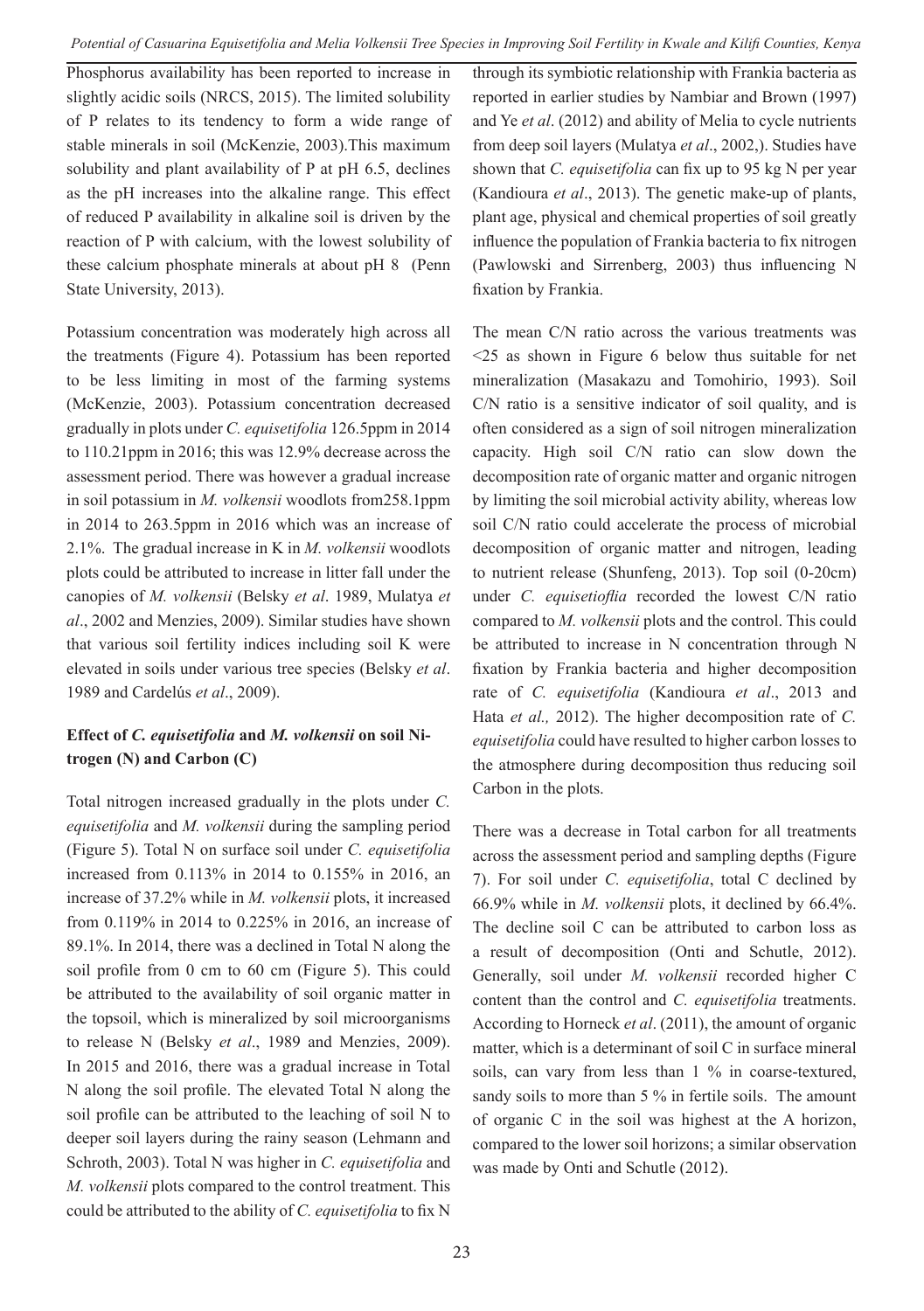

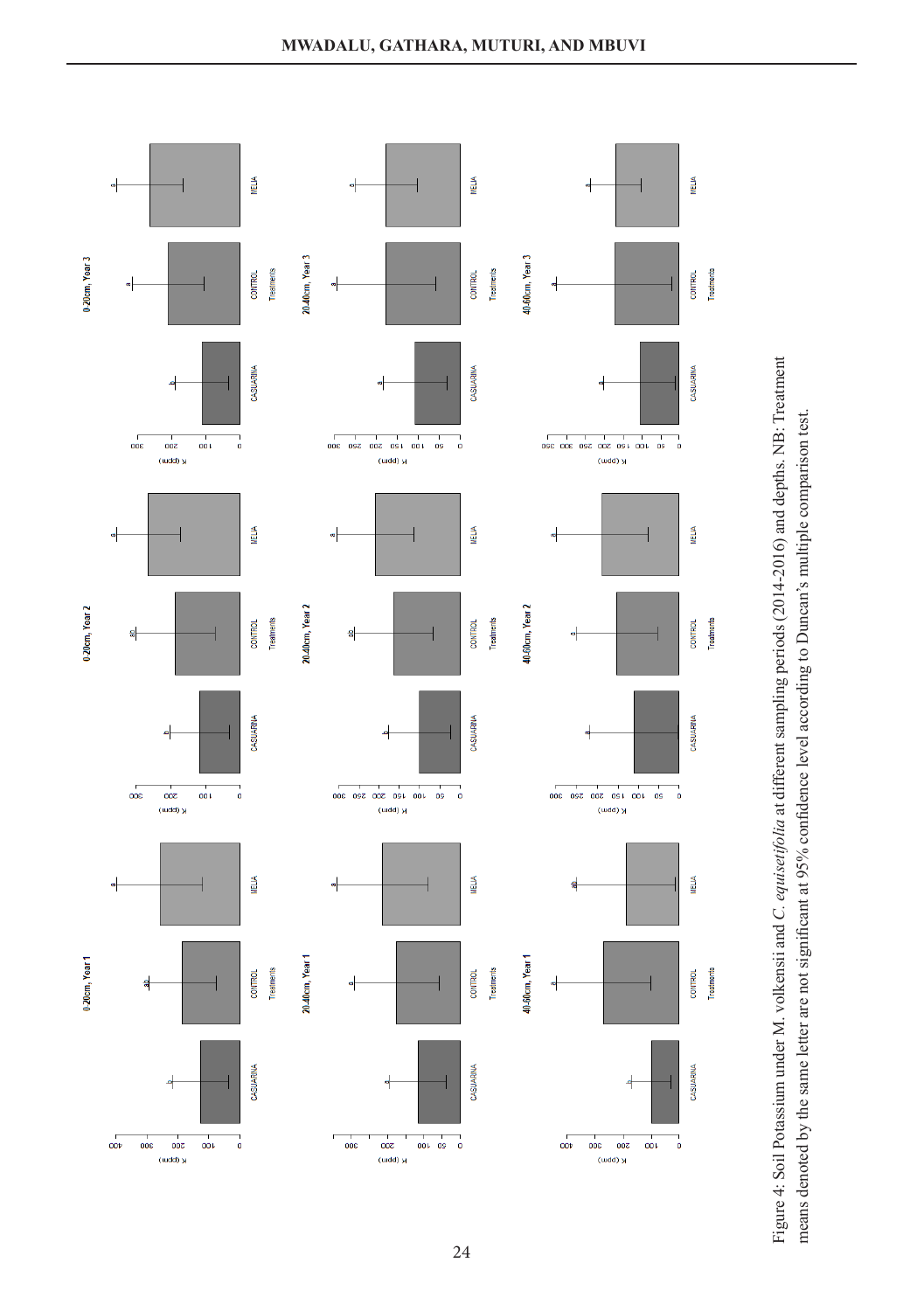

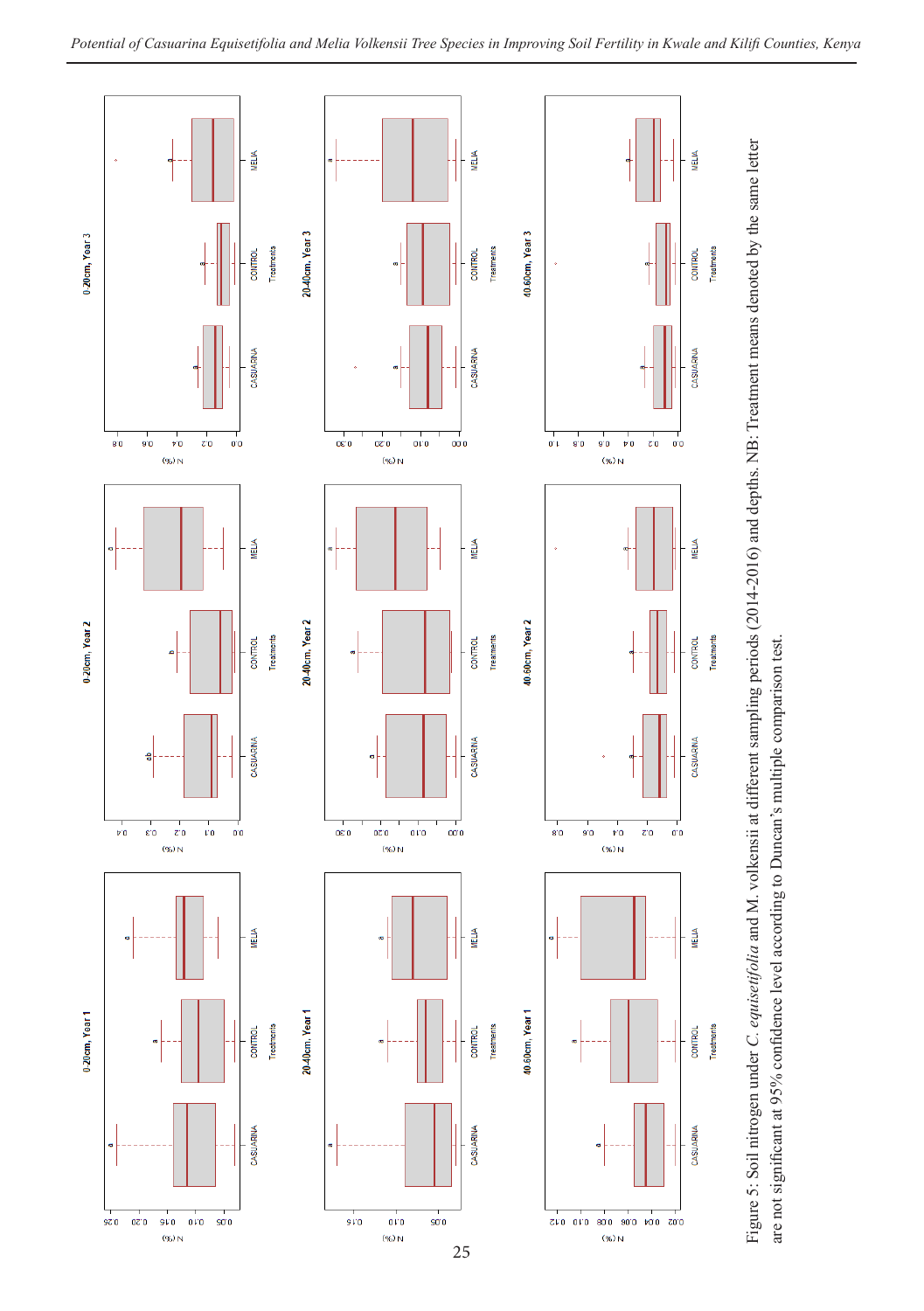

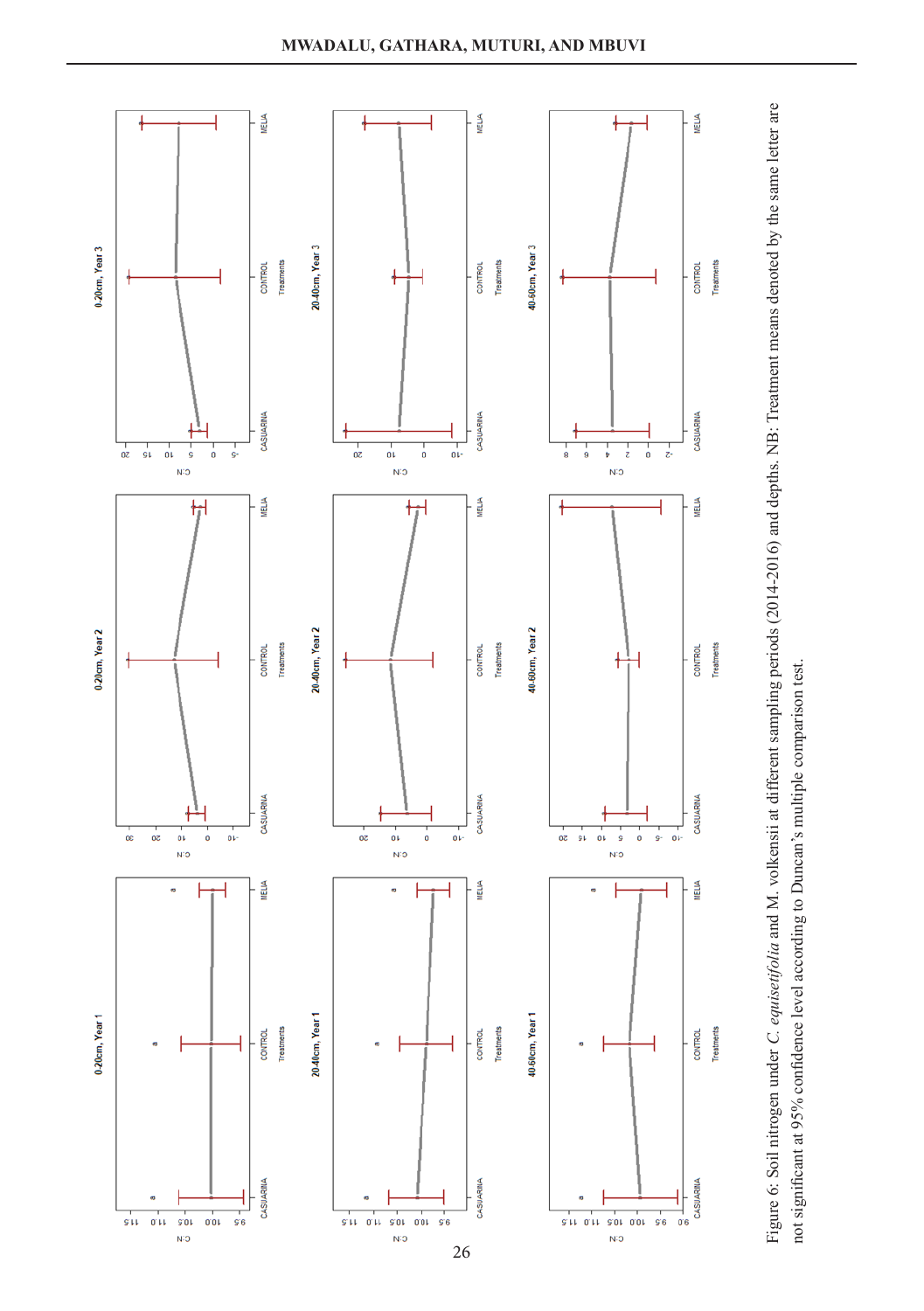

27

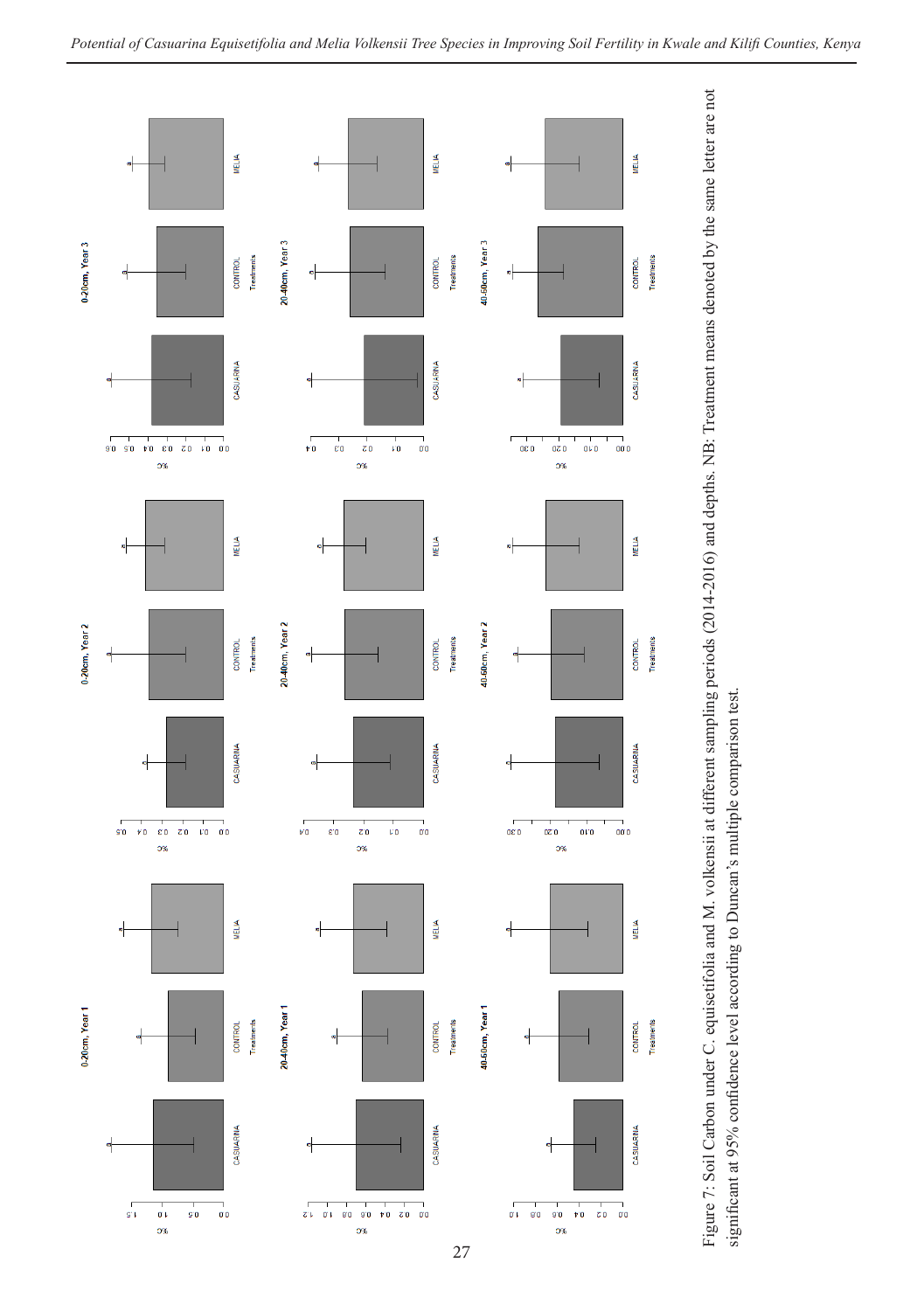#### **MWADALU, GATHARA, MUTURI, AND MBUVI**

The amount of Soil Organic Carbon (SOC) depends on soil texture, climate, vegetation, as well as historical and current land management. Soil texture affects SOC because of the stabilizing properties that clay has on organic matter. Soils with high clay content therefore tend to have higher SOC than soils with low clay content under similar land use and climatic conditions; this could explain the low Carbon content in the study sites which were dominated by sandy soils. Climate affects the amount SOC, as it is a major determinant of the rate of decomposition and therefore the turnover time of C in soils (Milne, 2012). The ability of soils to accumulate C is generally influenced by texture, where clay soils typically accumulate more C than sandy soils, and some management practices that influence soil C sequestration, particularly the use of trees in agricultural systems (Paudyal, 2003).

# **Effect of** *Casuarina equisetifolia* **and** *Melia volkensii* **on soil pH**

Figure 7 below shows the effect of *C. equisetifolia* and *M. volkensii* on soil pH at different sampling depths and periods. There was no significant difference in soil pH among various treatments as shown below across the sampling periods. This contrary to findings by Habumugisha *et al.* (2019) who reported significant effects of trees on soil pH the mechanism under which trees affect soil pH is subject to further studies.

# **CONCLUSION AND RECOMMENDATIONS**

The results indicate that *C. equisetifolia* and *M. volkensii* slightly improved soil fertility through increase of Phosphorus and Nitrogen. There was increase in soil P from 2014 to 2016 by 9.4% and 144.8% in *C. equisetifolia* and *M. volkensii* treatments respectively; soil N also increased by 37.2% and 89.1% in *C. equisetifolia* and *M. volkensii* respectively during the same assessment period. To fully understand the dynamics of soil nutrients under *C. equisetifolia* and *M. volkensii*, there is need to undertake the soil assessment for a long period of time and conduct litter decomposition experiments ascertain litter decomposition rates of the two tree species.

### **REFERENCES**

- [1]Apal Agricultural laboratories, 2015. Soil Test Interpretation Guide.
- [2]Belsky, A. J., Amundson, R. G., Duxbury, J. M., Riha,

S. J., Ali, A. R. and Mwonga, S. M. (1989). The Effects of Trees on Their Physical, Chemical and Biological Environments in a Semi-Arid Savanna in Kenya. *J Appl Ecol* 26(3): 1005-1024.

- [3]Bohlool, B. B., Ladha, J. K., Garrity, D. P. And George, T. (1992). Biological Nitrogen Fixation for Sustainable Agriculture: A perspective. *Plant and Soil* 141(1-2)1-11.
- [4]Cardelús, C. L., Mack, M. C., Woods, C., DeMarco, J. and Treseder, K. K. (2009). The influence of trees on canopy soil nutrient status in a tropical lowland wet forest in Costa Rica. *Plant Soil* 318: 47-61.
- [5]Commission for Revenue Allocation (CRA). (2014). *County fact sheets*.
- [6]Diagne, N., Diouf, D., Svistoonoff, S., Kane, A., Noba, K., Franche, C., Bogusz, D., Duponnois R (2013). Casuarina in Africa: Distribution, role and importance of arbuscular mycorrhizal, ectomycorrhizal fungi and Frankia on plant development. *Journal of Environmental Management* 128C:204-209
- [7]Drechsel, G. L., Kunze, D. and Olufunke, C. (2001). Population density, soil nutrient depletion, and economic growth in SSA. *Ecol Econom* 38: 251-258.
- [8]Gicheru, P. (2012). An overview of soil fertility management, maintenance, and productivity in Kenya, *Archives of Agronomy and Soil Science* 58:sup1, S22-S32, *DOI: 10.1080/03650340.2012.693599.*
- [9]Habumugisha, V., Mourad, K.A., Hashakimana, L. (2019). The effects of trees on soil chemistry. C*urrent Environmental Engineering* 6: 35-44.
- [10]Hata, K., Kato, H., and Achin (2012). Leaf litter of the invasive Casuarina equisetifolia decomposes at the same rate as that of native woody species on oceanic islands but releases more nitrogen. *Weed Research*  52:542-550.
- [11]Horneck, D.A., D.M. Sullivan, J.S. Owen, and J.M. Hart, 2011. Soil test interpretation guide. Oregon State University.EC 1478.
- [12]Islam, M. A. and Adjesiwor, A.T. (2017). Nitrogen Fixation and Transfer in Agricultural production Systems, Nitrogen in Agriculture - Updates,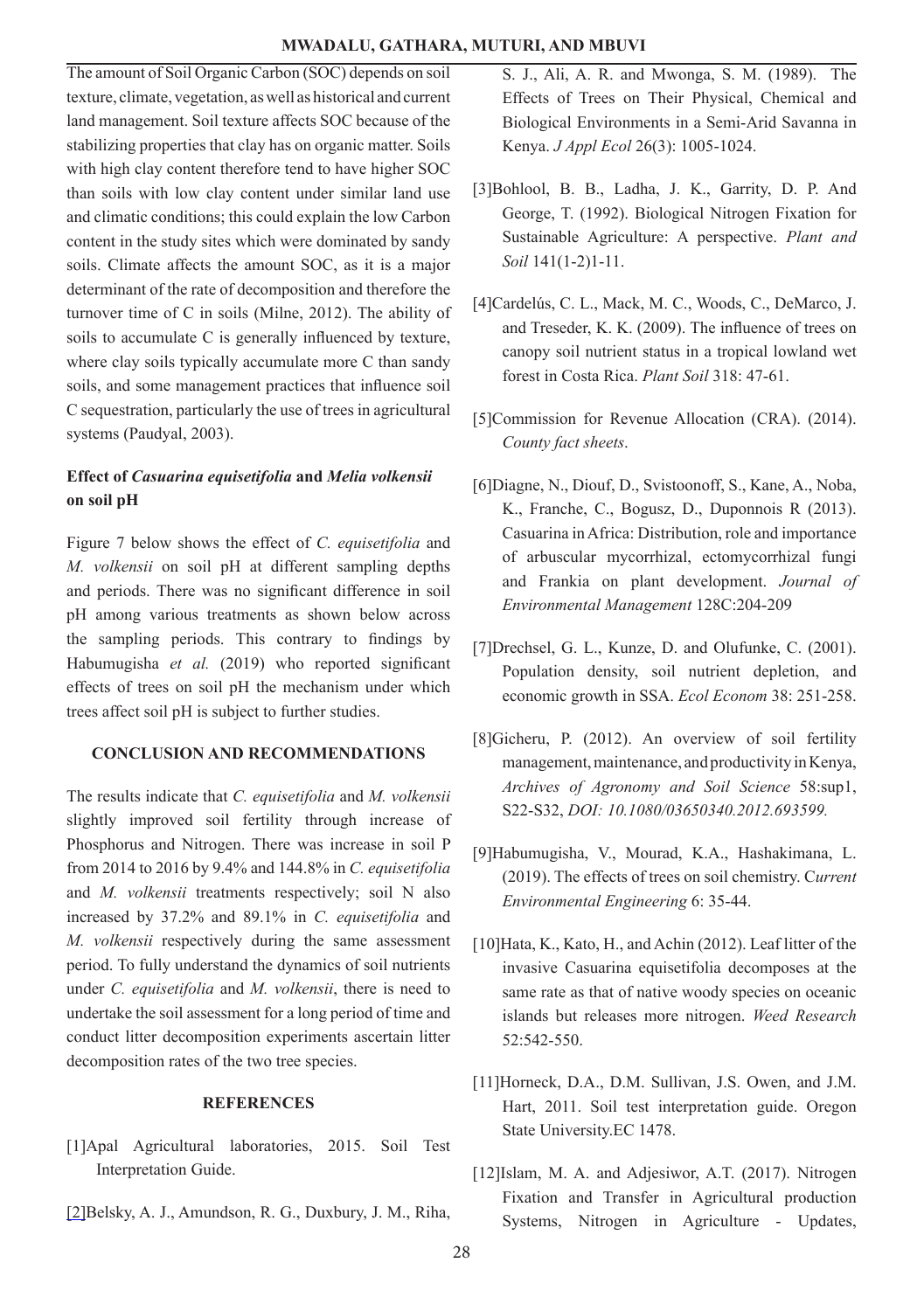*Potential of Casuarina Equisetifolia and Melia Volkensii Tree Species in Improving Soil Fertility in Kwale and Kilifi Counties, Kenya*

Amanullah and Shah Fahad, intechOpen, DOI: 10.5772/intechopen.71766. Available from: https://www.intechopen.com/books/nitrogen-inagriculture-updates/nitrogen-fixation-and-transferin-agricultural-production-systems .

- [13]Julio, H. and Carlos, B. (2006). Agricultural production and soil nutrient mining in Africa: implication for resource conservation and policy development. *International Centre for Soil Fertility and Agriculture Development*. Alabama, U.S.A.
- [14]Juma, P. (2003). Optimization of Melia volkensii as an alternative MPTs in dry land agroforestry systems for soil and water conservation (PhD thesis). Moi University, Kenya.
- [15]Kandioura, N., Franche, C., Bogusz, D. and Juponnois, R. (2013). *Casuarina equisetifolia* in Africa: Distribution, role, importance or arbscular mycorrhiza, ectomy fungi and Frankia on plant development. *J Environ Manage* 128c: 204-209.
- [16]Kenya National Bureau of Statistics -KNBS. (2010). The 2009 Kenya Population and Housing Census, "*Counting Our People for the Implementation of Vision 2030*"
- [17]Lehmann, J. and Schroth, G. (2003). Nutrient Leaching. CABI International 2003 . http://www. css.cornell.edu/faculty/lehmann/publ/Lehmann%20 et%20al.,%202003,%20Leaching%20CABI%20 book.pdf
- [18]Li, J. (2019) Sampling Soils in a Heterogeneous Research Plot. J. Vis. Exp. (143), e58519, doi:10.3791/58519.
- [19]Masakazu A, Tomohiro N (1993). Microbial biomass nitrogen and mineralization-Immobilization processes of nitrogen in soils incubated with various organic materials. Soil Science and Plant Nutrition 39(1),23-32.
- [20]McKenzie, R.H. (2003). Soil pH and plant nutrients. Alberta, Agriculture, Food and Rural Development. https://open.alberta.ca/dataset/cb934c02-f8ae-496e-9c01-ee5f0da35f1b/resource/2d956d73-db99-4e91 b660-d8db1d96a753/download/2003-soilph.pdf
- [21]Menzies, N. (2009). The science of P nutrition: forms

in the soil, plant uptake and plant response. GRDC Grains Research and Development Corporation, Australia.

- [22]Milne, E. (2012). Soil organic carbon. Retrieved from http://www.eoearth.org/ view/ article/ 156087.
- [23]Mulatya, J.M., Wilson, J., Ong, C.K., Deans, J.D. and Sprent, J.I. (2002). Root architecture of provenances, seedlings and cuttings of Melia volkensii: implications for crop yield in dry land agroforestry. Agroforest Syst 56: 65–72.
- [24]Muriu, F., Kung'u, J., Karega, R., Njuki, J., Mucheru-Muna, M. and Mugendi, D. (2005). Adoption adaptation of nutrient replenishment technologies by farmers in Kirege sub-location of Central Kenya. *African crop science proceedings,* 7:1501-1505.
- [25]Mwangi, T.J., Moebe, S.N., Wanjekenche, E., Onyango, R., Ngeny, J. & Osore, Z. (2010).Improving and sustaining soil fertility by using farmyard manure and inorganic fertilizer for economical maize production in west Pokot, Kenya. *WJAS* 6(3):313- 321.
- [26]Nambiar, E.K. and Brown, A.G. (1997). Management of soil nutrients and water in Tropical Plantation Forests. *ACIAR Monograph no. 43.*
- [26]NRCS. 2015. Soil survey, uses, and limitations. http://www.nrcs.usda.gov
- [27]Okalebo, J.R., Kenneth, W.G. and Woomer, P.L. (2002). Laboratory method of soil and plant analysis. Second edition, SACRED Office, Nairobi, 128pp.
- [29]Onti, T. A. and Schulte, L. A. (2012) Soil Carbon Storage. *Nature Education knowledge* 3(10):35
- [30]Paudyal, B.K. (2003). Agroforestry and soil fertility improvement. A review: *NJST* 5:101-106.
- [31]Pawlowski, K. and Sirrenberg, A. (2003). Symbiosis between Frankia and actinorhizal plants: Root nodules of non-legumes. *Indian Journal of Experimental Biology*, 41: 1165-1183.
- [32]Penn State Extension (2013). Managing Phosphorus for crop production*. Agronomy facts 13*. College of Agricultural Sciences, Penn State University.